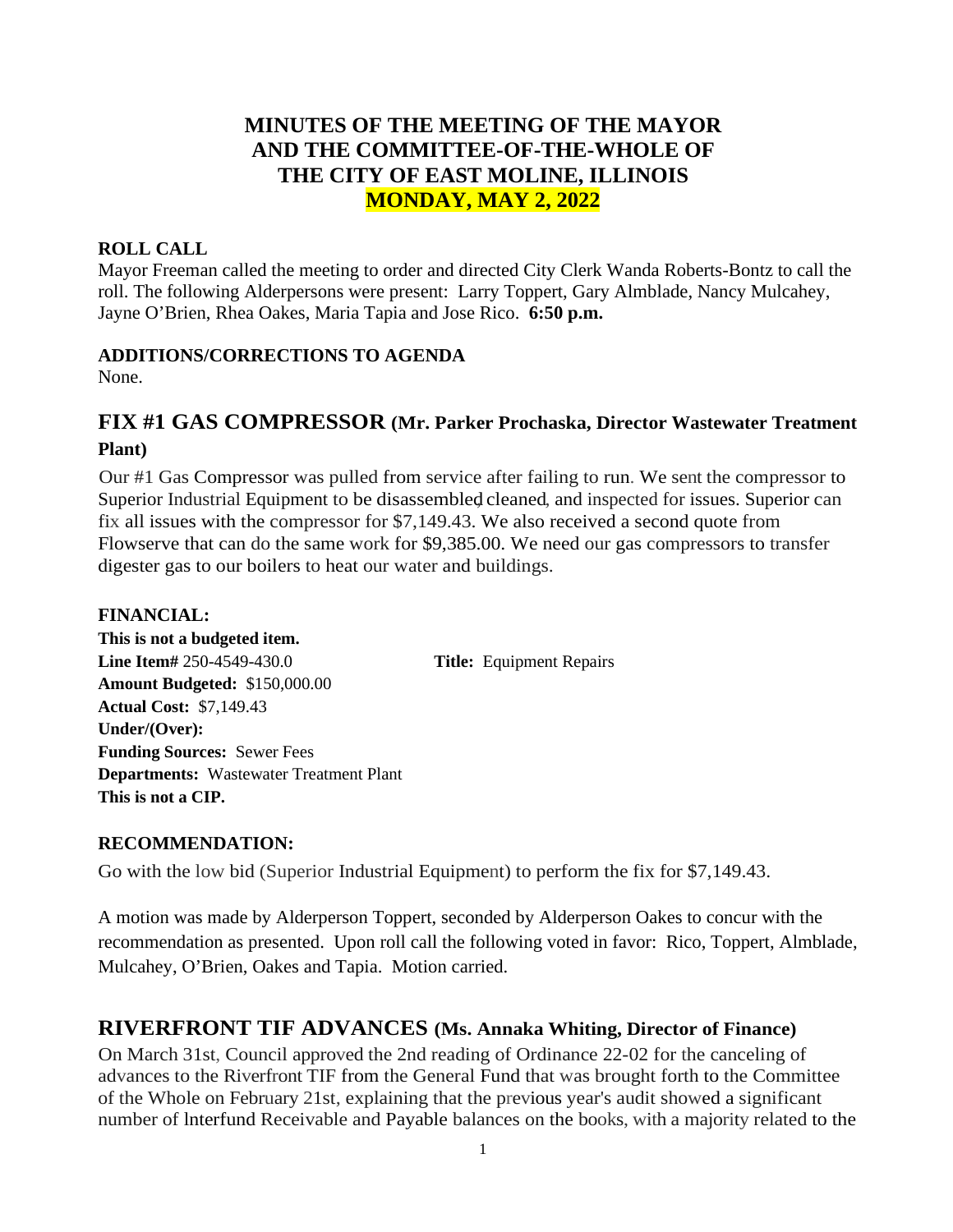Riverfront TIF that was closed in 2021. After meeting with the auditors, it was noted that the approved Ordinance only addressed the General Fund accounts, and in order to write off the remaining balance, a new Ordinance specifically addressing nonmajor governmental, Sewer Fund, and nonmajor business type needs to be approved before the journal entry and adjustment can be made.

| Advances from                   | Advance to                          | Amount         |
|---------------------------------|-------------------------------------|----------------|
|                                 |                                     |                |
| General                         | Riverfront – The Quarter TIF        | \$1,945,350.00 |
| General                         | <b>Water Plant</b>                  | 115,038.00     |
| <b>Nonmajor Governmental</b>    | <b>Riverfront – The Quarter TIF</b> | 160,052.00     |
| <b>Sewer Plant</b>              | <b>Riverfront – The Quarter TIF</b> | 945,273.00     |
| Sewer Plant                     | <b>Water Plant</b>                  | 648,062.00     |
| <b>Sewer Collection</b>         | <b>Riverfront – The Quarter TIF</b> | 250,000.00     |
| <b>Nonmajor Business – Type</b> | <b>Riverfront – The Quarter TIF</b> | 360,000.00     |
|                                 |                                     | \$4,423,775.00 |

Interfund advances as of the date of this report are as follows:

#### **RECOMMENDATION:**

Staff recommends forwarding this item to City Council for final approval.

A motion was made by Alderperson O'Brien, seconded by Alderperson Mulcahey to concur with the recommendation as presented. Upon roll call the following voted in favor: Rico, Toppert, Almblade, Mulcahey, O'Brien, Oakes and Tapia. Motion carried.

### **ELEVATED TANK ASSET MANAGEMENT PROGRAM (Ms. Brianna Huber, Director of Water Filtration)**

See attached memorandum

**FINANCIAL: This is a budgeted item. Line Item#** 200.4522.743.0 **Title:** Capital Purchases **Amount Budgeted:** \$2,151,895.00 over 10 years **Actual Cost:** \$2,820,949.00 over 10 years **Under/(Over):** over  $$669,054.00$  between years  $8 - 10$ **Funding Sources:** Water Revenues **Departments:** Water Plant **This is a CIP.**

### **RECOMMENDATION:**

Staff recommends moving forward putting all four elevated tanks on Suez's asset management program.